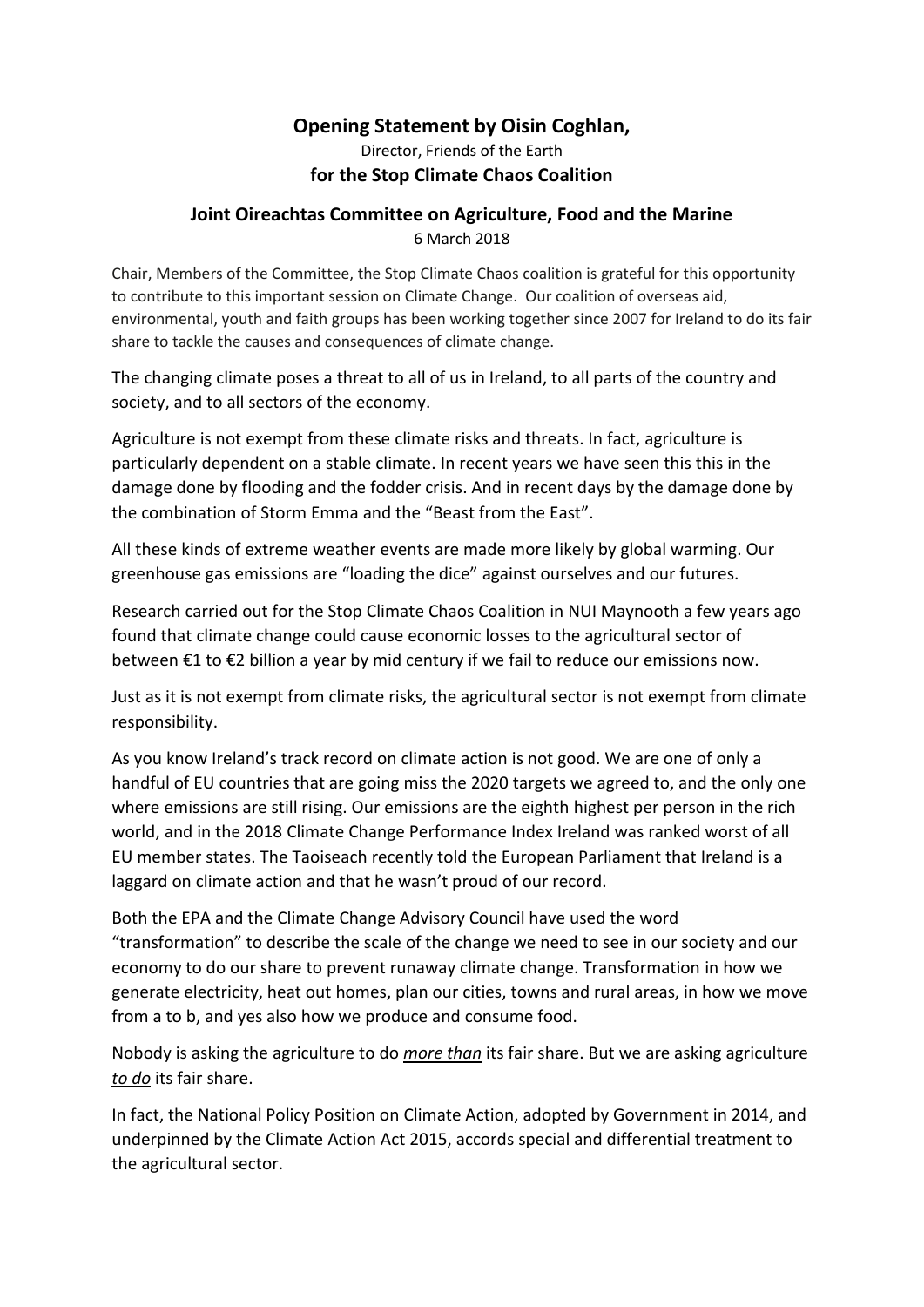In line with EU policy and climate laws in other countries such as the UK and Finland, the National Position stipulates an 80% reduction in emissions from electricity generation, buildings and transport, but only carbon neutrality in agriculture and land use. That is to say that by 2050 all our annual emissions from agriculture have to be offset by enhancements to our treecover, our peatlands and grasslands in such a way that sucks carbon pollution from the air and locks it in for the long-term.

Our analysis of Teagasc figures suggests that the best performance we can expect from such carbon sinks is that they lock in about 9 million tonnes of carbon dioxide equivalent each year, up from around 4 million tonnes now. In this best-case scenario therefore we will still have to reduce annual emissions from agriculture by about 10 million tonnes from around 19 million tonnes in 2016 to 9 million tonnes in 2050 to match the maximum carbon capture capacity of our natural sinks.

This will require a 2% reduction in agricultural emissions every year from now to 2050. That compares, however, with the 5% year-on-year reductions required in the rest of the economy and society.

These are the clear implications of the Government's own freely adopted National Policy Position, not some "externally imposed" EU target.

Unfortunately, however, neither the rhetoric nor the action of ministers or industry stakeholders is in line with the National Policy Position.

In this decade, nobody expected agricultural emissions to fall as fast or as far as emissions in other sectors, but what is alarming is the plan to drive agricultural emissions in the other direction. The government strategy for agri-business is for ongoing expansion of beef and dairy production. And already we are seeing the impact on pollution. Emissions have *risen* by an average of 2% a year the last two years, when they need to be *falling* by 2% a year to even begin moving towards carbon neutrality.

The Government will no doubt note that the National Policy Position states Ireland will take "an approach to carbon neutrality … which does not compromise capacity for sustainable food production".

This language is something of a fudge. I was there when it was made by Phil Hogan and Simon Coveney to get the climate change Bill over the line. Indeed the Climate Advisory Council has now asked the Government to elaborate and define its approach. That is a timely request.

There are a couple of things we can say about it right now, however. We either start taking the measures to achieve carbon neutrality in the agricultural sector or we don't. We can't define our way out of the challenge. Ireland's "approach to carbon neutrality" cannot simply be not to achieve it. And if fail to reduce agricultural emissions in line with Government policy, then we have to reduce emissions in other sectors even more that the 80% target we have already set. There is no escaping the imperative to take action commensurate with the threat of climate change and our commitments under the Paris Agreement.